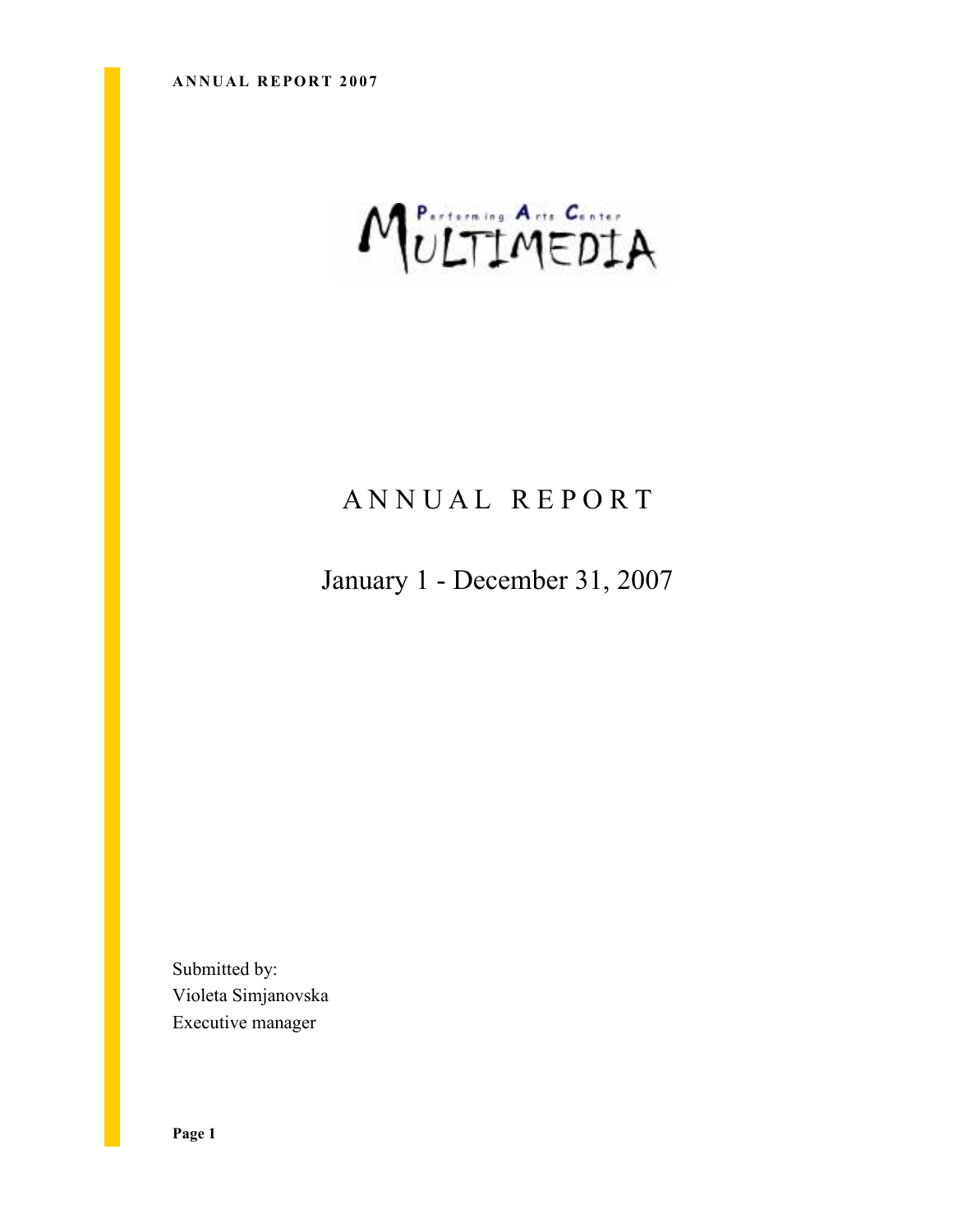#### FOREWORD

I am pleased to present the Annual Report for the Performing Arts Center MULTIMEDIA. This report provides a summary of the many activities carried out by team for the period January 1 – December 2007. The report records that we met all of our programme goals and targets.

Our major challenge for 2007 was setting the vision for development of the organization. The Strategic plan set the priority programmes, the resources and needs of the organization and 2007 was a test for a new and more improved leadership and programming. The paper accepted by the team members lead to more participatory and systematically lead organization.

I believe that PAC Multimedia was successful in 2007 through the sincere involvement and personal contributions made by its team. Enjoy reading!

Violeta Simjanovska Executive manager of PAC Multimedia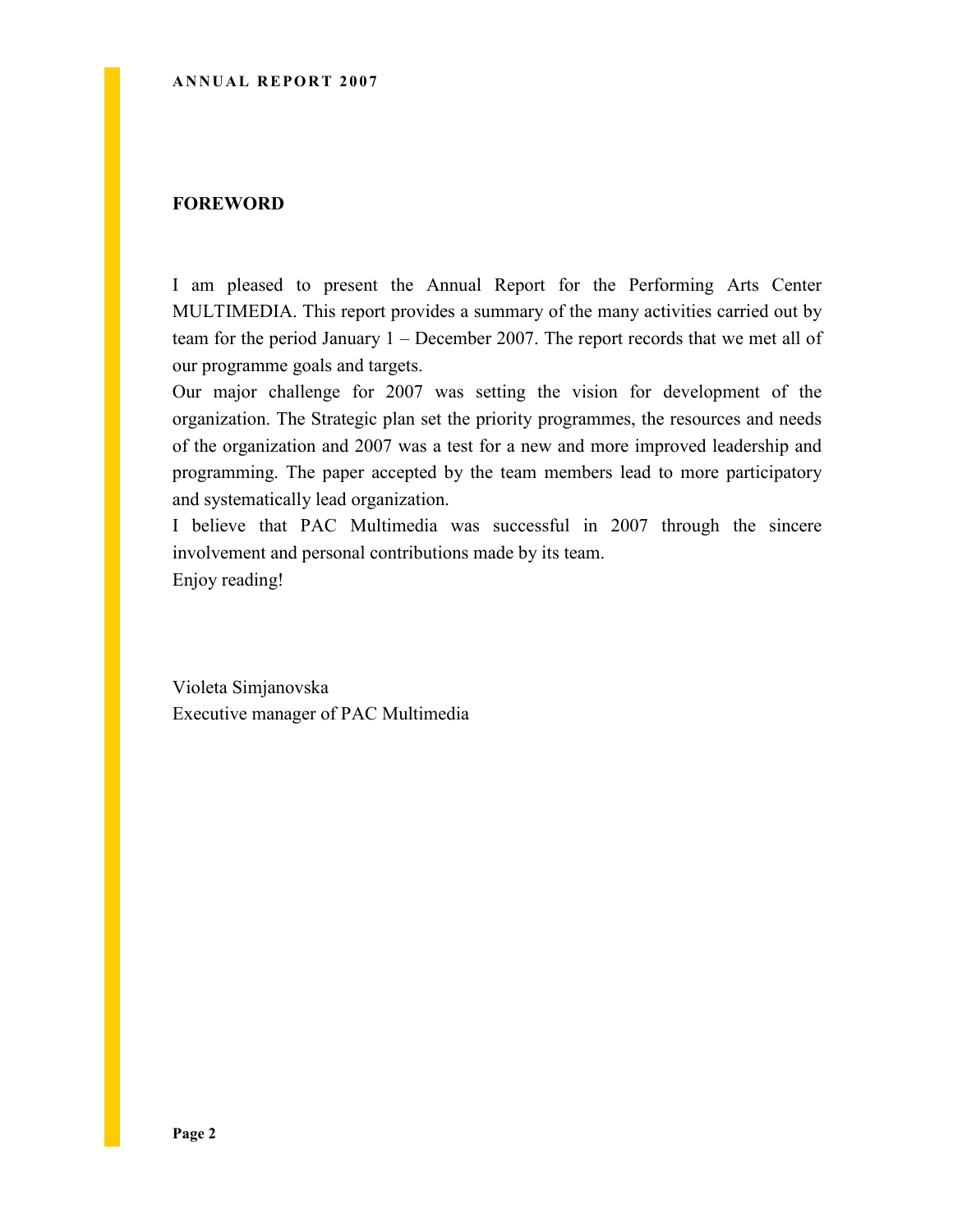#### ANNUAL REPORT 2007

### TABLE OF CONTENT

| Human Resources |  |
|-----------------|--|
|                 |  |
|                 |  |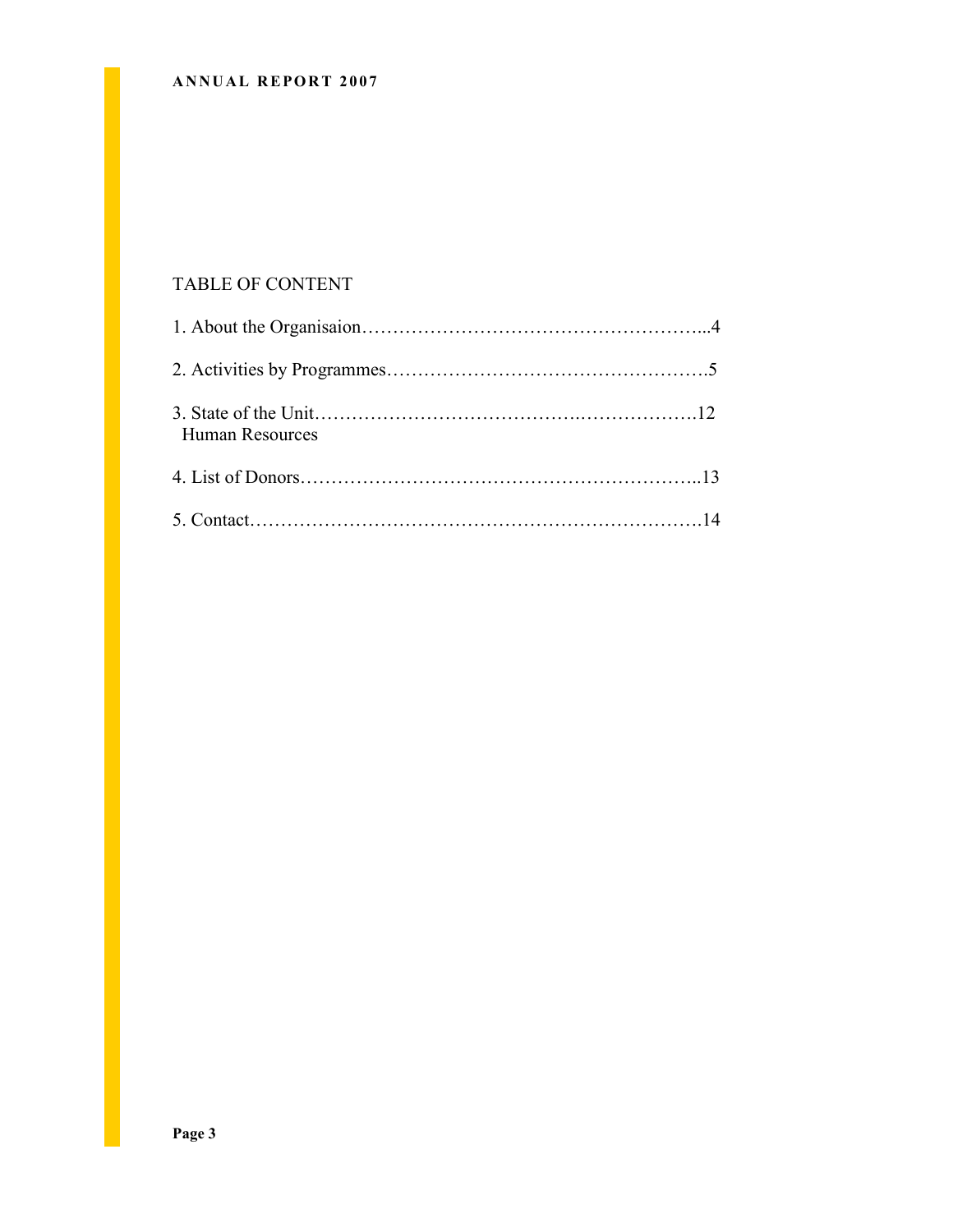#### THE VISION:

PAC Multimedia vision is to become a center of excellence, in the community well integrated and internationally widely recognized as such, an initiating force in creating and developing new standards of living in a wider cultural and social context in Macedonia and in the region (Balkan).

#### THE MISSION:

All we do is to focus to the values that society is gaining through arts and culture, thus performing in practice the values of a democratic society. PAC Multimedia is engaged in performing higher professional standards in transfer of knowledge and experience, bringing together innovative art, pubic debate, research, education, life-long learning and socially engaged work.

#### PROGRAMMES:

In 2007 we revised the Strategic Plan for Development of the Organisation and set the following programme priorities for the period 2007-2010 are the following:

# CULTURAL POLICY AND RESEARCH ART AND COMMUNITY ART AND GENDER

#### OUR WORK IN 2007:

In 2007, PAC Multimedia mainly worked on the Art and Gender Programme. The Programme was supported by European Commission Programme and other European and International bodies.

The activities for the Culture Policy and Research Programme were programmed to start in September 2007 and in the first half of the year a fund-raising activities took place.

PAC Multimedia was also involved in research activities as part of regional research on virtual culture and cultural tourism presenting the case of Macedonia.

During the year, the team was involved in several regional and international trainings as part of their capacity-building.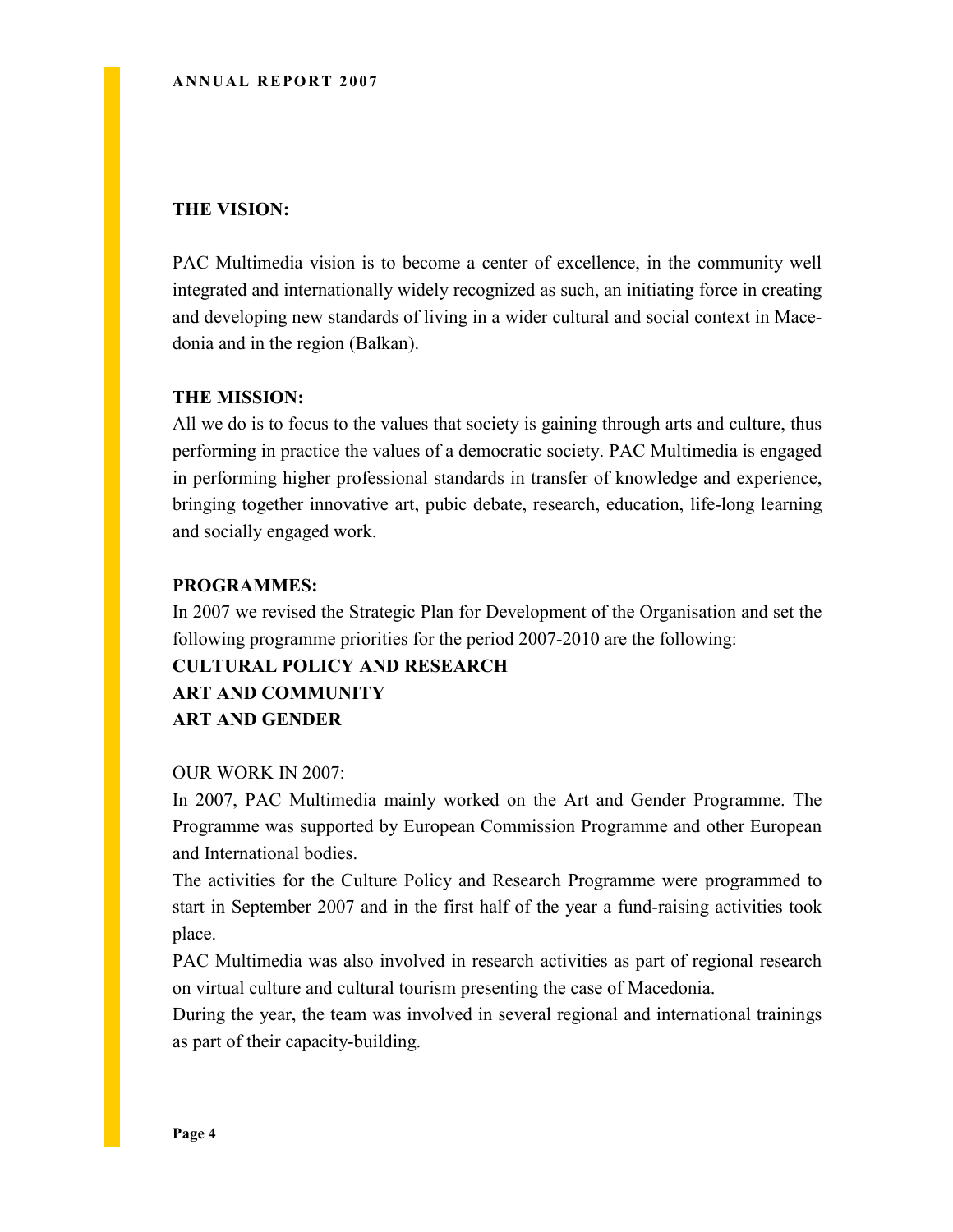#### 2. Activities by Programmes

# 2.1 CULTURAL POLICY AND RESEARCH PROGRAMME 2.1.1 Project: Local cultural policy; strategies for local cultural development)

Duration: September 2007/ February 2009

Funding: European Cultural Foundation, US Embassy in Skopje, contribution by the involved municipalities, private companies and the organizer.

General goal of this project was to define an efficient system of mechanisms in the a of culture that would lead to a systematic cultural development of the municipalities that are chosen, namely Resen, Debar, Probishtip, Negotino and Strumica i.e., to define the local cultural policy of the municipalities.

The project was designed in order to promote discussion, identify challenges, exchange best practices and disseminate knowledge concerning the current role of culture urban governance, from city objectives (policy making and programs) to the methodologies (research methodologies or strategic planning).

As part of the project, the following training modules were implemented in 2007:

Workshop 1: "Legislative framework and proposed directions for local cultural development in Republic of Macedonia", 28- 30.09. 2007, Debar

Workshop 2: "Mapping Cultural Resources", 08- 10.11.2007, Probishtip

The project continues in 2008.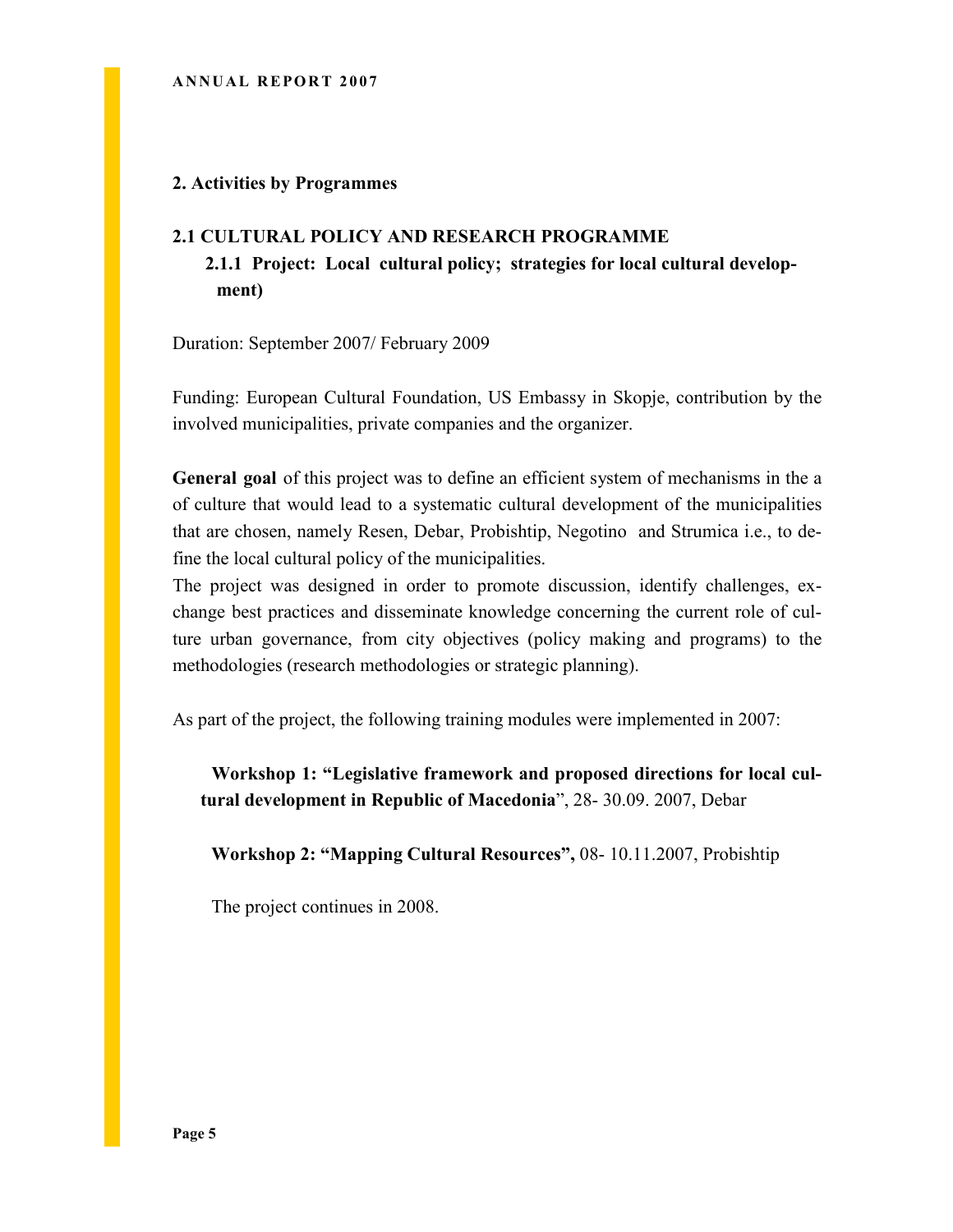#### 2. Activities by Programmes

#### 2.1 CULTURAL POLICY AND RESEARCH PROGRAMME

As part of the programme, PAC Multimedia took part in the International symposium Virtual Culture and Its Impact on Cultural Tourism: Experiences from South-East Europe organized by the Culturelink Network/Institute for International Relations took place on 14-15 June 2007 in Zagreb, at the Lisinski Concert Hall. It was supported by the UNESCO Office in Venice, with help of the Ministry of Culture; Ministry of Science, Education and Sports; City of Zagreb Office for Education, Culture and Sports; and sponsored by the Lisinski Concert Hall, DEKOD Telekom Ltd., Zagreb Tourist Board and Event Ltd.

Thematically, the Symposium focused on measurable methods of cultural institutions'/ organizations' virtual presence impact on cultural tourism development. The aim was to offer exact data on usage of those websites by the tourists using the on-line sales technology of tickets/souvenirs/venue rentals/downloads etc. Therefore, the Symposium presented best practice examples from Albania, Bulgaria, Croatia, Macedonia, Montenegro, Romania, Slovenia and Serbia as to map the situation in South-East Europe which would serve as the basis for future comparative research in the related countries.

The presentation by PAC Multimedia was focused on the Macedonian context of ICT use among cultural organizations.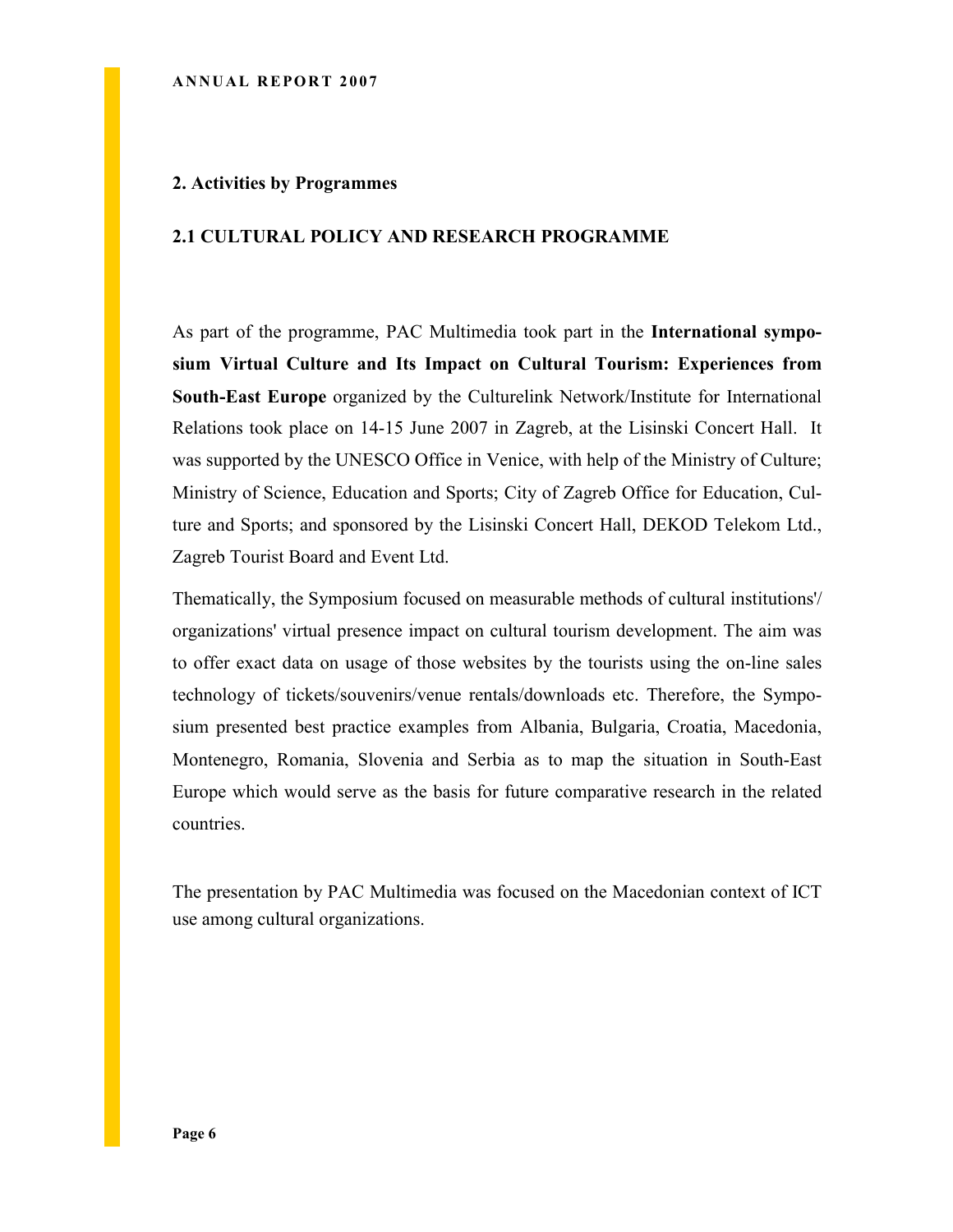#### 2. Activities by Programmes

#### 2.2 ART AND GENDER PROGRAMME

 2.2.1 Project: "Thought woman's eyes: debates on the quality of life of women in Macedonia"

Duration: February 2007/ May 2008

Funding: European Commission, OSI Network (Ease-East Regional Programme) and the organizer, Embassy of Democratic Republic of Germany in Skopje and the Embassy of the Kingdom of Nederland in Skopje

Through women's eyes was a process oriented project that promotes non-formal education and intercultural cross-border communication for young women, by using art as a tool for social integration. It intended to create a platform where young women with fewer opportunities from Greece, Macedonia, Serbia and Montenegro, Albania, Germany and Slovenia as well as young artists engaged in social issues, can work together with international experts in few phases in order to assess, discuss and develop new knowledge, skills and qualifications for their future work. In addition, this project opened the question of empowerment of women in general and particularly in the Balkan, so that they are able to make a contribution and determination of the gender policy in their countries.

Activities implemented in 2007:

- "Through Women's Eyes", International exchange project, program "Art and Gender" , organized by PAC Multimedia, included young artists from Artens, Greece, Akcija, Bosnia and Hercegovina, NGBK, Germany, Debalie, Holland, City of women, Slovenenia, Culture and Community, Albania, Ministry of Labor and Social policy of the Republic of Macedonia and Multimedia Center Mala Stanica, Skopje, 31.01-04.02.2007 Mala Stanica, Skopje
- 8<sup>th</sup> of March Street Action, Subversive interventions in the Public space, part of the project "Through Women's Eyes", 07-08.2007, Skopje
- National Debate: Development, Labour and Gender, part of the project "Through Women's Eyes", 23-24.04.2007, Stip
- National Debate: Women, Ethnicity and the Labour Market: the cultural observation of labour and challenges for young woman, part of the project "Through Women's Eyes", 23.05.2007, Tetovo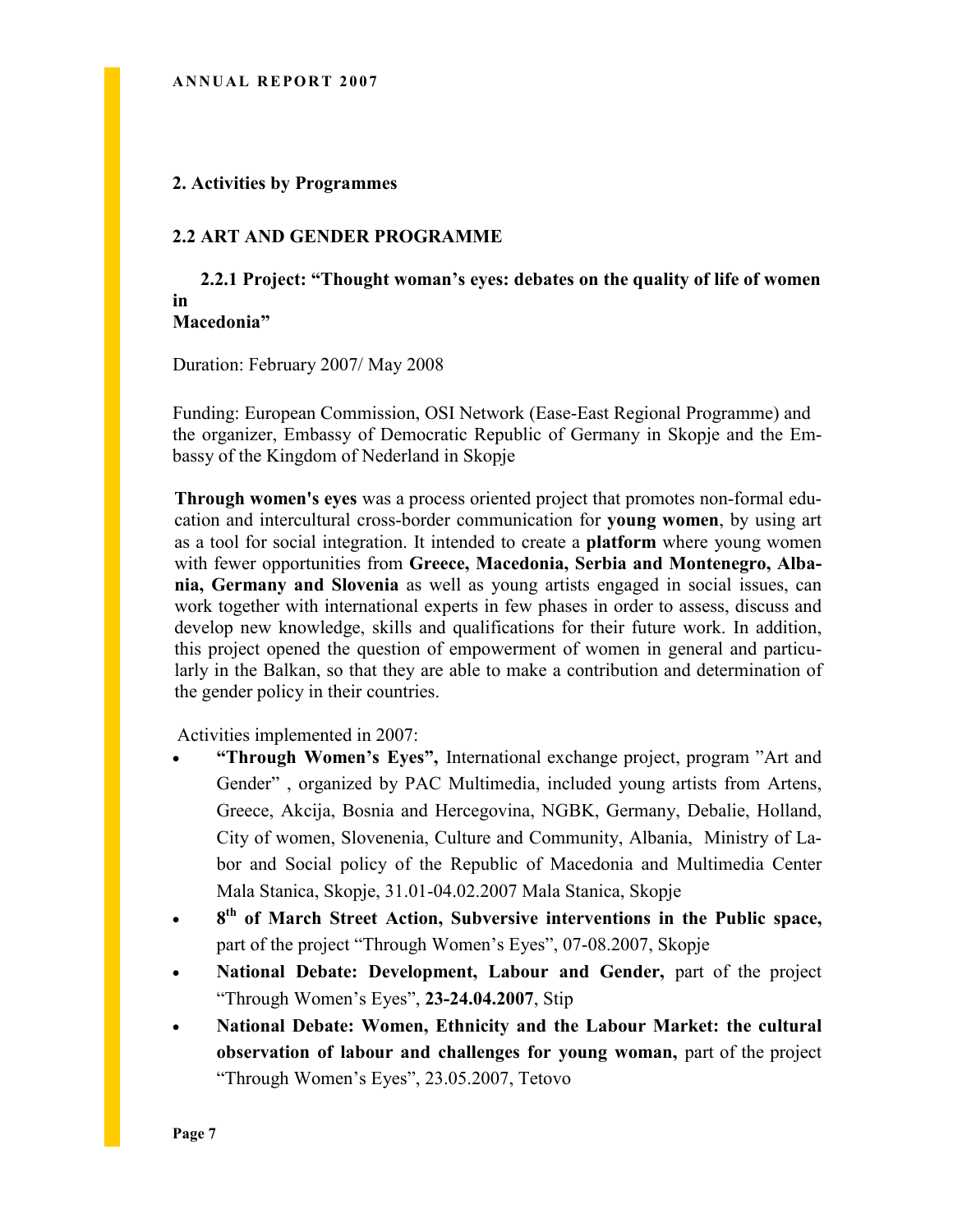- Regional Debate: Women, work and media representation, 26.06.2007, Tetovo
- National Debate: Women, religion and development, 26.09.2007, Bitola
- National Debates: Women and science; Women and the media transfer of the knowledge, 16.11.2007, Skopje
- National Debates: Women, reproduction and sexual rights, 23.11.2007, Veles
- International Conference: Gender, Policy and Labour: perspectives and challengers for the Balkan region and EU, 06-09.12.2007, Skopje

The project activities continue in 2008.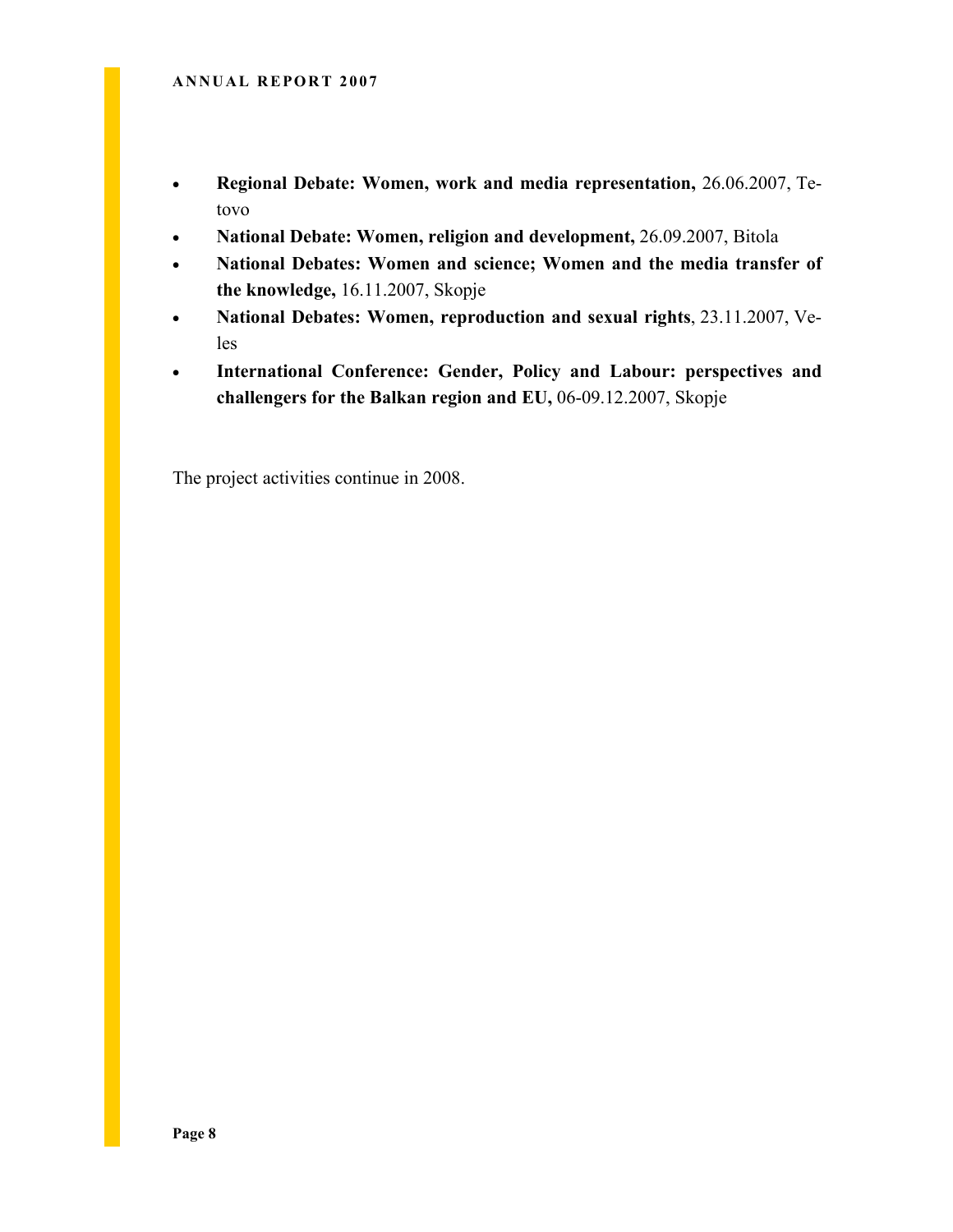2.2.2 Project: Debating Gender Stereotypes, 06.06-07.06, Mala Stanica, Skopje (www.rodvood.blog.com.mk)

Duration: April 2007/ June 2007

Funding: OSCE Spillover Mission in Skopje

"Debating gender stereotypes in Macedonia" is four months process-oriented action that promotes and stimulates public dialogue, programme collaboration and revision of the existing EU and national documents that deals with the issue of gender mainstreaming and gender stereotyping in Macedonia, Balkan region and European Union. The project will use art as a tool for social change and public discussion as a tool for stimulation and emancipation of the public opinion. It aims to opening public dialogue about gender stereotyping in Macedonia, to raise awareness and to stimulate discussion on women's perception and role in the Macedonian society and culture.

The following results were achieved:

- One advisory team of experts, artists and representatives from the governmental, non-governmental and civil sector recruited with the aim to contextualize the European perspective regarding gender equality on a Macedonian national level by April 2007;
- Organized and realized two days interactive public debate in May 2007;
- 1 artistic programme prepared, organized and realized consisted of artists (video, performance, visual installation, music, and etc) in order to address gender stereotyping an its social, political and economical implications the project sets an overall theme of establishment of third option or alternative. This makes the project a socially oriented process, "project of art in social context";
- 1 web blog developed, published and promoted by June 2007 that will serve as a transparent base where the national, regional and EU cultural, gender and youth policy initiatives and dialogues is published;
- 50 active direct beneficiaries and 3.000 indirect beneficiaries of the project during its planning, realization and publication much more after the project is finished.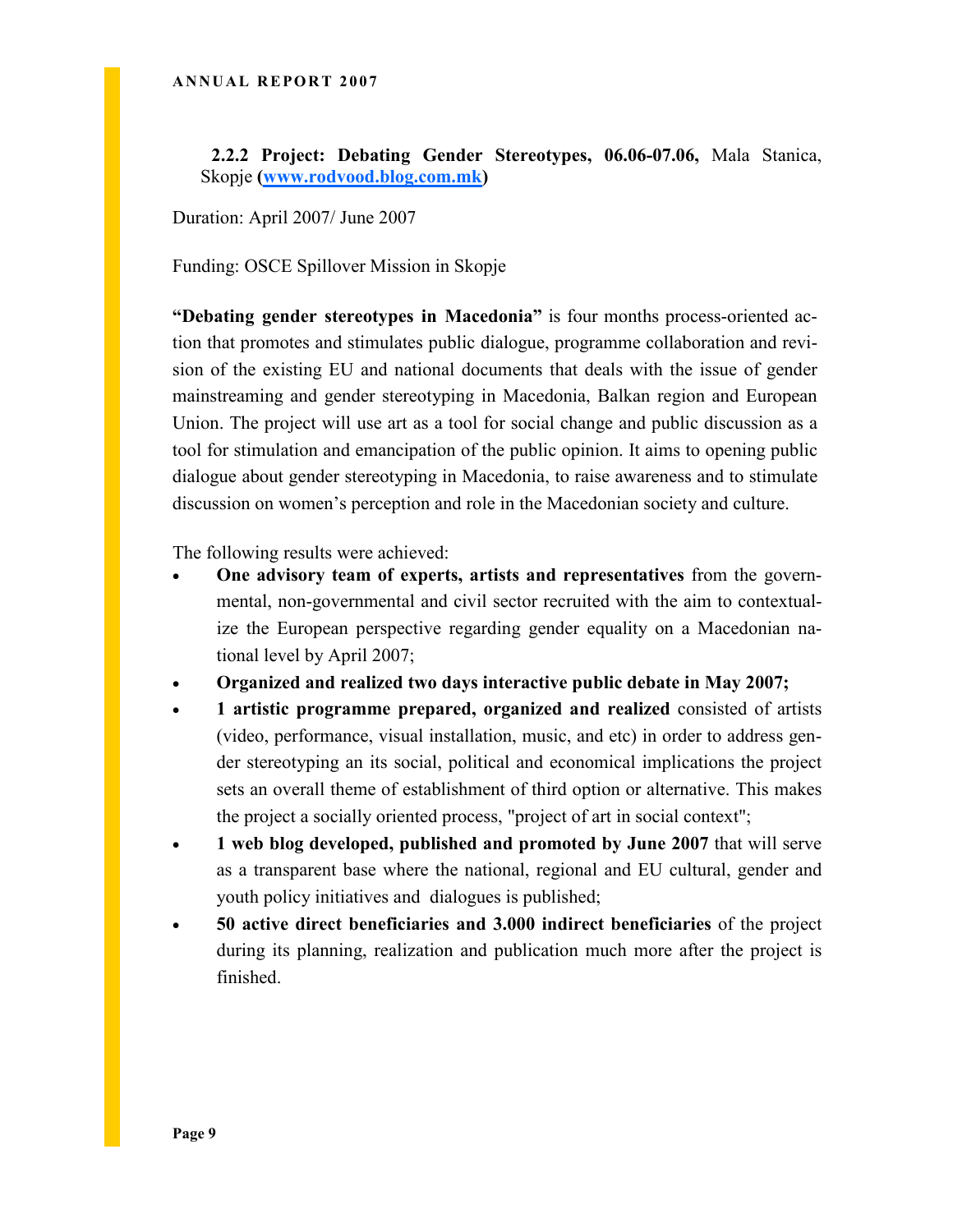#### ANNUAL REPORT 2007

#### 2. Activities by Programmes

#### 2.3 ART AND COMMUNITY PROGRAMME

#### 2.3.1 Project: Art Generator: Festival of Urban Arts"

Duration: 26.04- 30.04.2007, Stip

Funding: CEI - Central European Initiative, Pro Helvetia –Swiss Cultural Programme Macedonia, Agency for Youth and Sport - Republic of Macedonia, Local Community Development Foundation, Stip, Institute for Preserving Cultural Monuments and Museums, Stip and the Municipality of Stip

The project is continuation of the idea to improve the cultural life in Stip giving young artists from the country to perform, promote and influence policy making on local level. This year's theme is Manifesto on Wheel: Art-Mobility Chiasma. The theme incirculates desire and passion of artists and youth for traveling and cultural dialogue, that becomes an agenda in the Balkan region because of the political, economic and social isolation of the countries. The artist perception and notion of the concept of mobility will be the element for building the Manifesto on Wheel, anticipating the crossovers where everybody meet and share.

During 4 days (26-29 April 2007) in Stip, with variety of daily events and wide range of venues, the Platform incorporated film, performance, music, open public installations, workshops and lectures addressing the issue of regional mobility.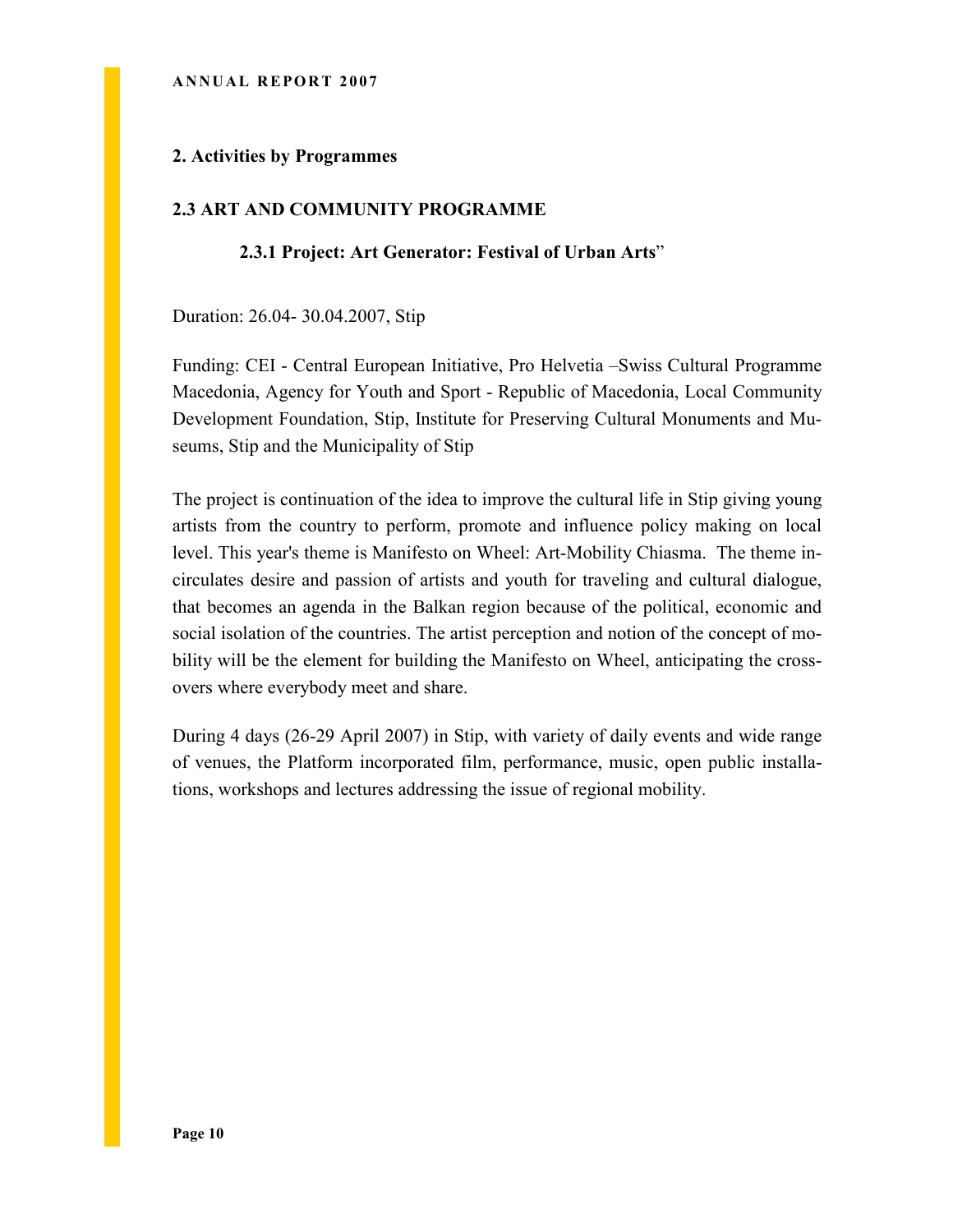#### 2.3.1 Project: Creativity Encourages Active Participation (implementation of third and fourth phase of the project)

Duration: June 2006 - August 2007

Funding: European Commission through the Youth Programme

The project was based on Street animation as a tool for social inclusion for young people, active citizenship and participation in society. Attractive animation methods are friendly and effective approach to the youth. In South East Europe this kind of work is practically unknown, so the objective is for participants to use and multiply skills and knowledge in their countries beside using and implementing methods in their daily work and activities. Every exchange, in the form of training, especially for the youth workers, will be impressive event in every town. Big and active group of youngsters from the different countries in the region will be the best promotion of the youth activity on local level for the whole local community and at the same time also encouragement and example how people from different countries can work together.

PAC Multimedia was partner of POVOD, Slovenia, main organizer of the project.

Other partners: Loesje, Serbia and Gajba, Croatia

3rd phase: YETIS: Altercity. Youth Experiment in Theatrical Interaction on Street, Novi Sad, Serbia, 30/06-07/07/07, implemented by Loesje

4th phase: Creativity Encourages Active articipation, Varazdin, Croatia, 12- 20/08/07, implemented by Gajba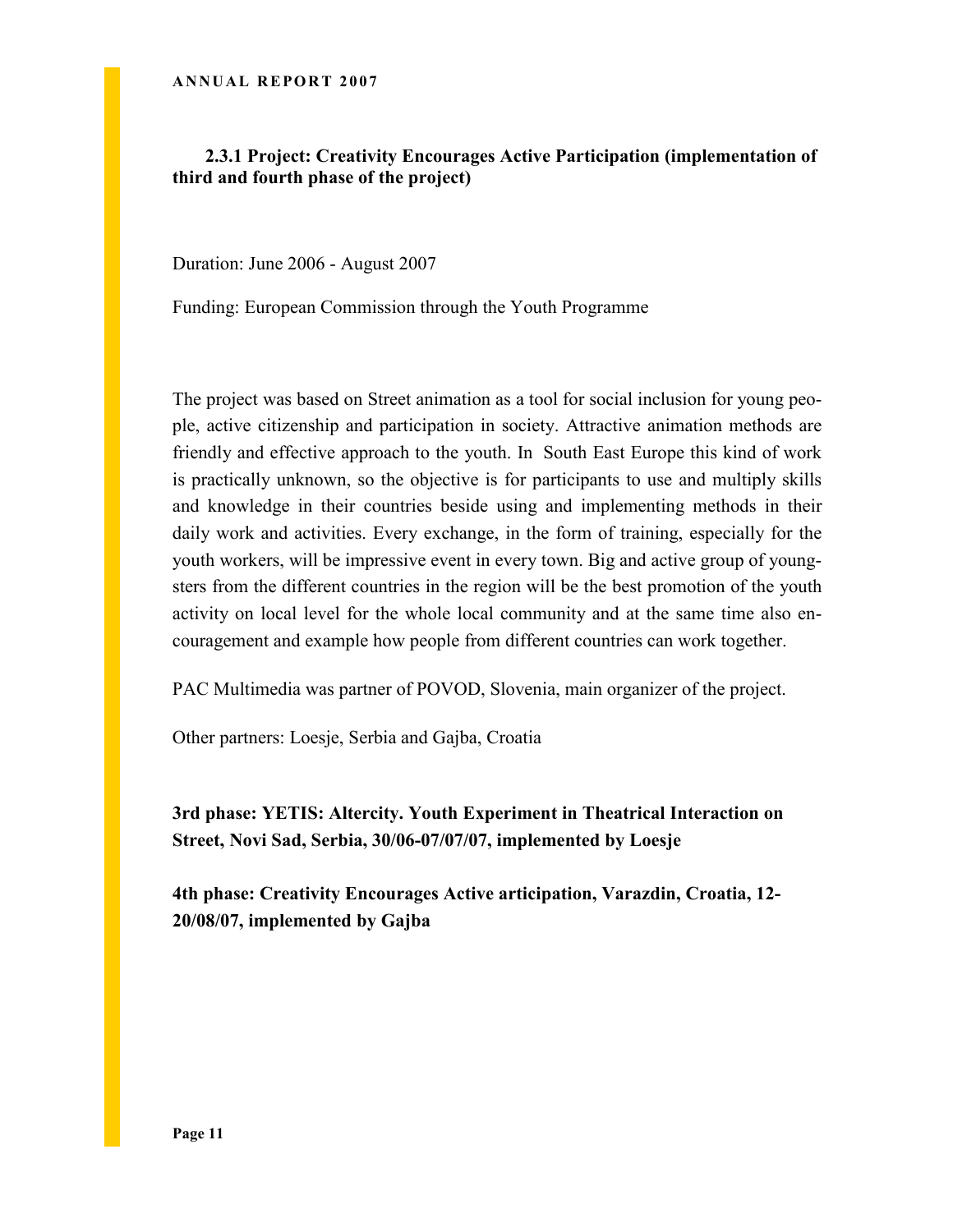#### ANNUAL REPORT 2007

#### 3. State of the Unit

#### 3.1 Human resources

| Name                         | Profession                                                                                    | Function                 | Country of Na-<br>tionality | On the<br>board<br>since |
|------------------------------|-----------------------------------------------------------------------------------------------|--------------------------|-----------------------------|--------------------------|
| Ms. Violeta Simja-<br>novska | B.Sc.<br>Electro<br>technical<br>engi-<br>neer<br>MA Cultural pol-<br>icy and manage-<br>ment | Executive<br>director    | Macedonian                  | 2000                     |
| Ms. Krisi Nau-<br>movska     | Screen writer                                                                                 | Project<br>manager       | Macedonian                  | 2000                     |
| Mr. Aleksandar<br>Corbevski  | B.SC.<br>Electro<br>technical<br>engi-<br>neer                                                | Technical<br>support     | Macedonian                  | 2001                     |
| Ms. Radmila<br>Zivanovic     | B.Sc.<br>Psycholo-<br>gist                                                                    | Project<br>manager       | Macedonian                  | 2003                     |
| Ms. Mojancevska<br>Katerina  | B.Sc.<br>Psycholo-<br>gist                                                                    | Programme<br>coordinator | Macedonian                  | 2005                     |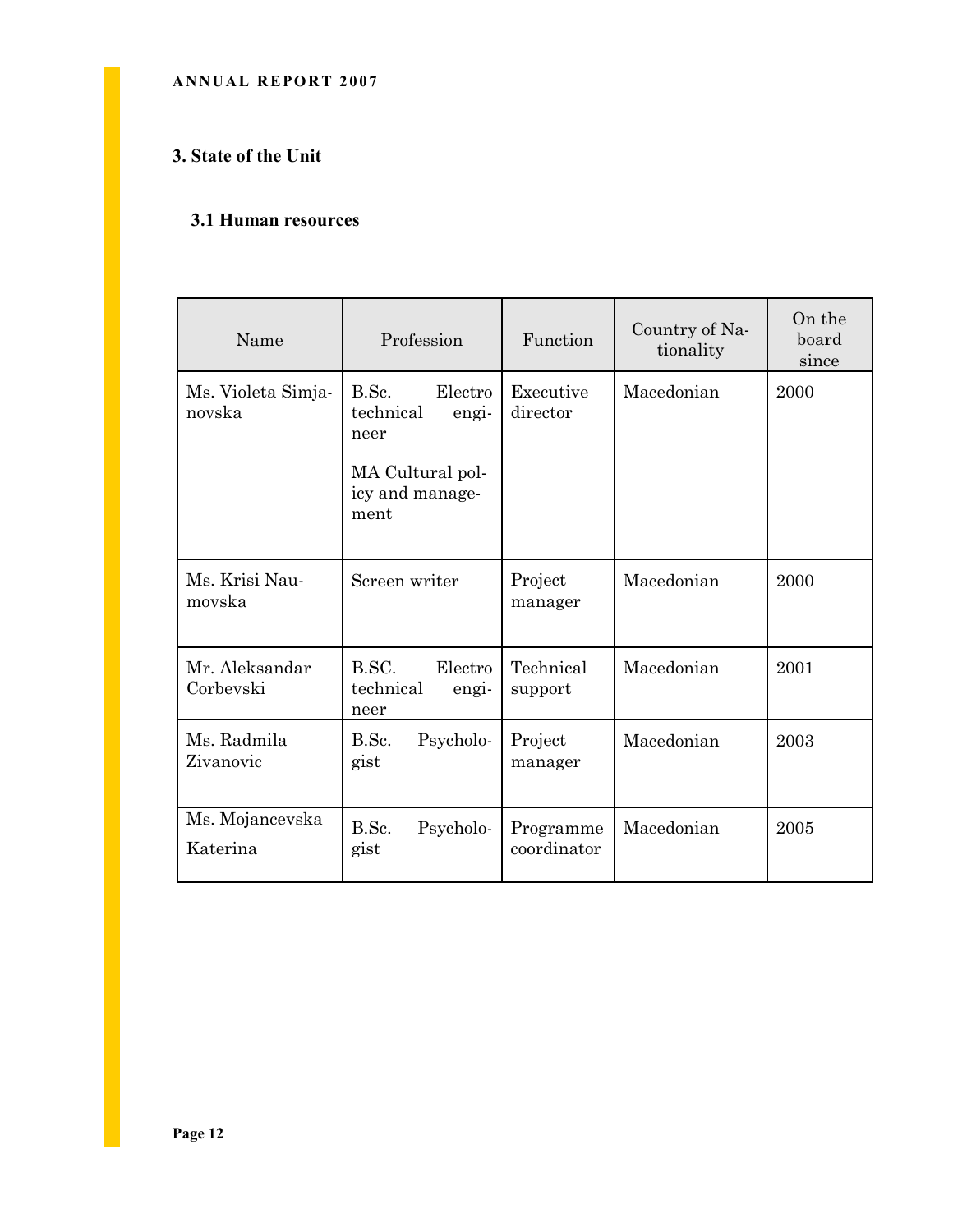#### 4. List of Donors

Main donors in 2007 have been:

- 1. European Cultural Foundation
- 2. European Commission
- 3. Embassy of USA in Skopje
- 4. Embassy of Germany in Skopje
- 5. Embassy of Nederland in Skopje
- 6. European Youth Foundation
- 7. OSI Network in Macedonia
- 8. Private companies sponsorships
- 9. Local municipalities in the Republic of Macedonia

Expenditures in 2007 have been soundly made in accordance with the proposed budget applications and a sound bookkeeping have been made. The balance sheet and income statement are part of this report.